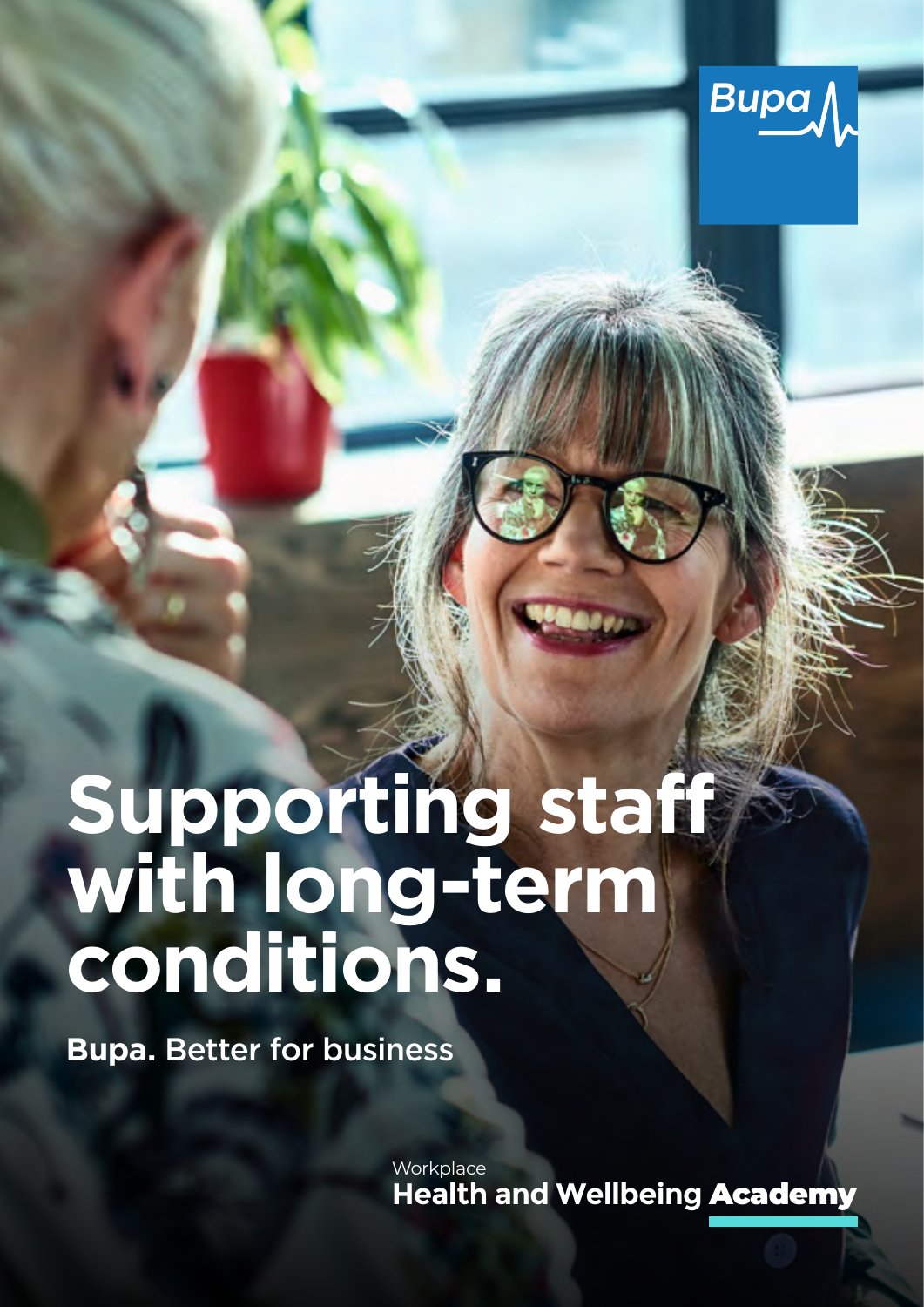An estimated 15 million people in England are living with a long-term condition, according to The King's Fund, and this number is expected to rise in the coming decades. With an ageing population and the state pension age being pushed back to 68 in 2018, people's needs in the workplace are predicted to grow.



Employers and managers will increasingly reducing levels of work absence and need to find ways to support their supporting the economy. employees to remain in the workplace.

This has significant implications for But, if positive steps are taken early, this can employers and the economy in general. go a long way in boosting work productivity,

# **What are long-term conditions?**

 per cent of those under the age 40. Long-term conditions (also known as chronic diseases) are conditions where there is no cure, and may be managed over an extended period of time with drugs or other treatments. The World Health Organisation reports that 58 per cent of people over 60 have chronic diseases compared to fourteen

#### Examples of long-term conditions include:

- mental health issues
- $\blacksquare$  heart disease
- **Kidney disease**
- $-HIV$
- $\blacksquare$  cancer
- $\blacksquare$  muscle, bone and joint problems
- $\blacksquare$  diabetes
- $\blacksquare$  chronic obstructive pulmonary disease (COPD)

Sickness absence-related costs to employers and taxpayers in the UK have been estimated at £22 billion per year, according to the NHS. And employees collectively miss out on £4 billion a year of lost earnings. This is despite increasing evidence that targeted health support can help keep people in employment, and in turn improve their health and wellbeing.

# **Stress and mental ill-health are two of the most common causes of long-term absence in the UK.**

People are often reluctant to seek the help they need, and employers may not be equipped to tackle the issue. But there are many things that employers can do to address this.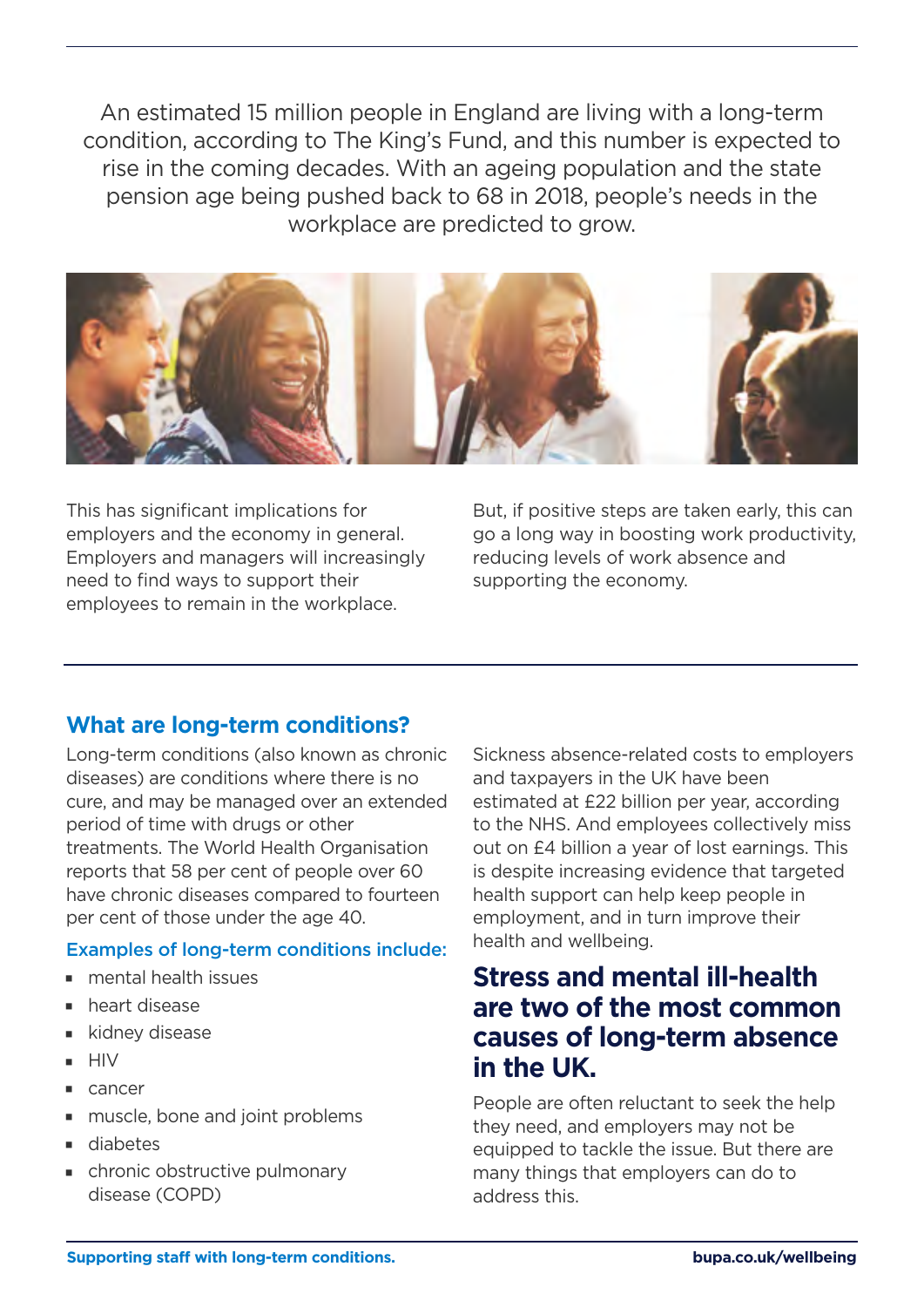

### **Making the right work adjustments**

Creating the right work environment and culture can be a great step forward in supporting colleagues with health conditions. To help with this Head of Advice and Occupational Health Services at Bupa UK, Kirstin Newman, recommends having the right policies and procedures in place, including having a sickness absence policy. "This sets a framework for ensuring a consistent approach and fair treatment for employees who may, for example, need to take sick leave."

Employees who have long-term conditions may also be covered by statutory protection that requires their employers to make workplace adiustments. More information on

what's covered in the Equality Act 2010 can be found on the GOV.UK website. But, even with the best intentions and support structures in place Newman admits that it can be sometimes hard for managers to support these employees.

"It is a challenge to balance supporting people with the commercial realities of delivering for customers and hitting your bottom line."

"We provide support to people to access appropriate treatment and services, understand the options available to them and provide them with clear information throughout, including being open about business impacts."